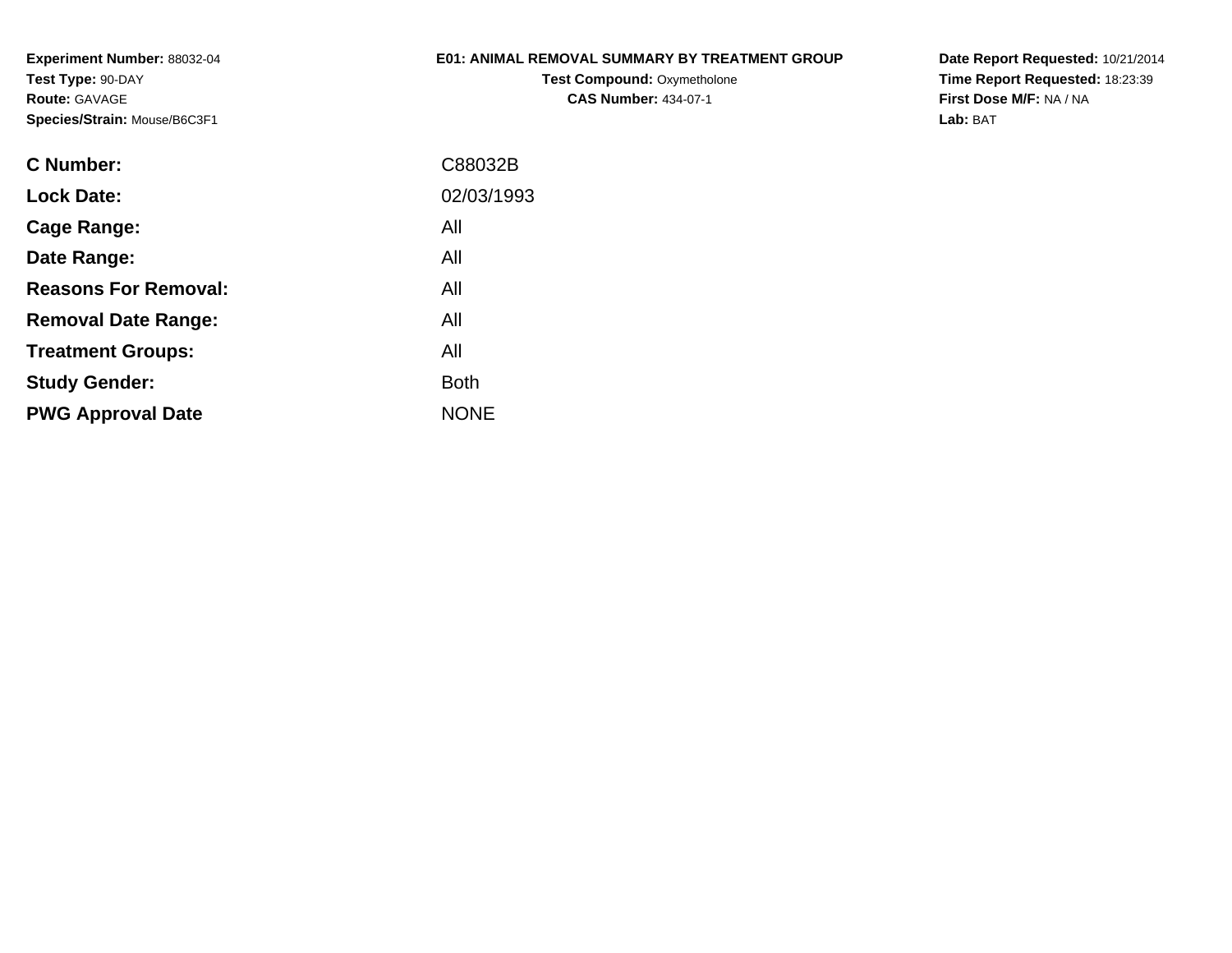## **E01: ANIMAL REMOVAL SUMMARY BY TREATMENT GROUP**

**Test Compound: Oxymetholone CAS Number:** 434-07-1

**Date Report Requested:** 10/21/2014**Time Report Requested:** 18:23:39**First Dose M/F:** NA / NA**Lab:** BAT

#### **MALE**

| <b>TREATMENT</b> | <b>Terminal</b><br><b>Sacrifice</b> |
|------------------|-------------------------------------|
| 0 MG/KG          | 10                                  |
| MG/KG<br>160     | 10                                  |
| MG/KG<br>320     | 10                                  |
| 630<br>MG/KG     | 10                                  |
| MG/KG<br>1250    | 10                                  |
| MG/KG<br>2500    | 10                                  |
| <b>TOTAL</b>     | 60                                  |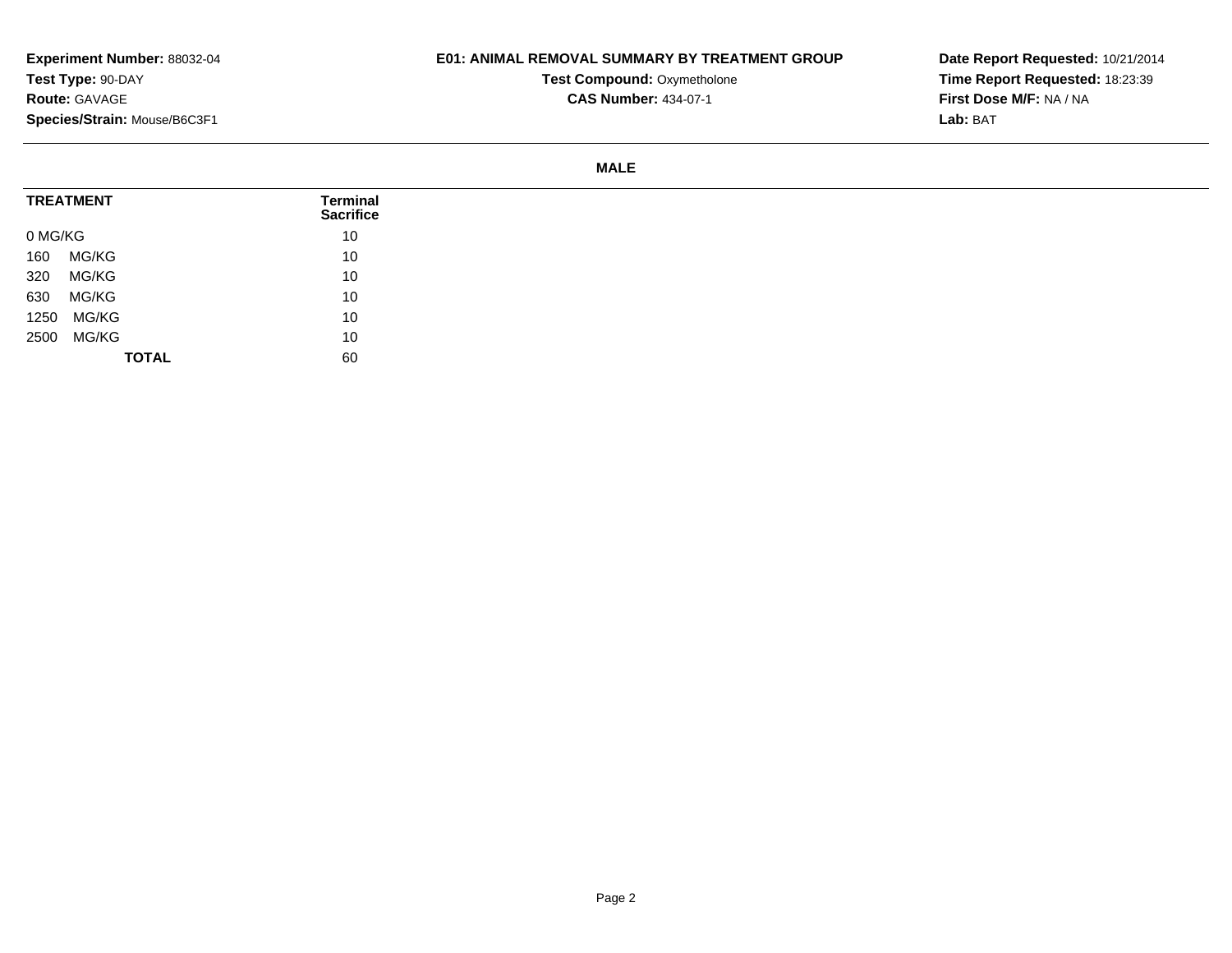**Experiment Number:** 88032-04**Test Type:** 90-DAY**Route:** GAVAGE**Species/Strain:** Mouse/B6C3F1

## **E01: ANIMAL REMOVAL SUMMARY BY TREATMENT GROUP**

**Test Compound:** Oxymetholone**CAS Number:** 434-07-1

\*\*\*END OF MALE DATA\*\*\*

**Date Report Requested:** 10/21/2014**Time Report Requested:** 18:23:39**First Dose M/F:** NA / NA**Lab:** BAT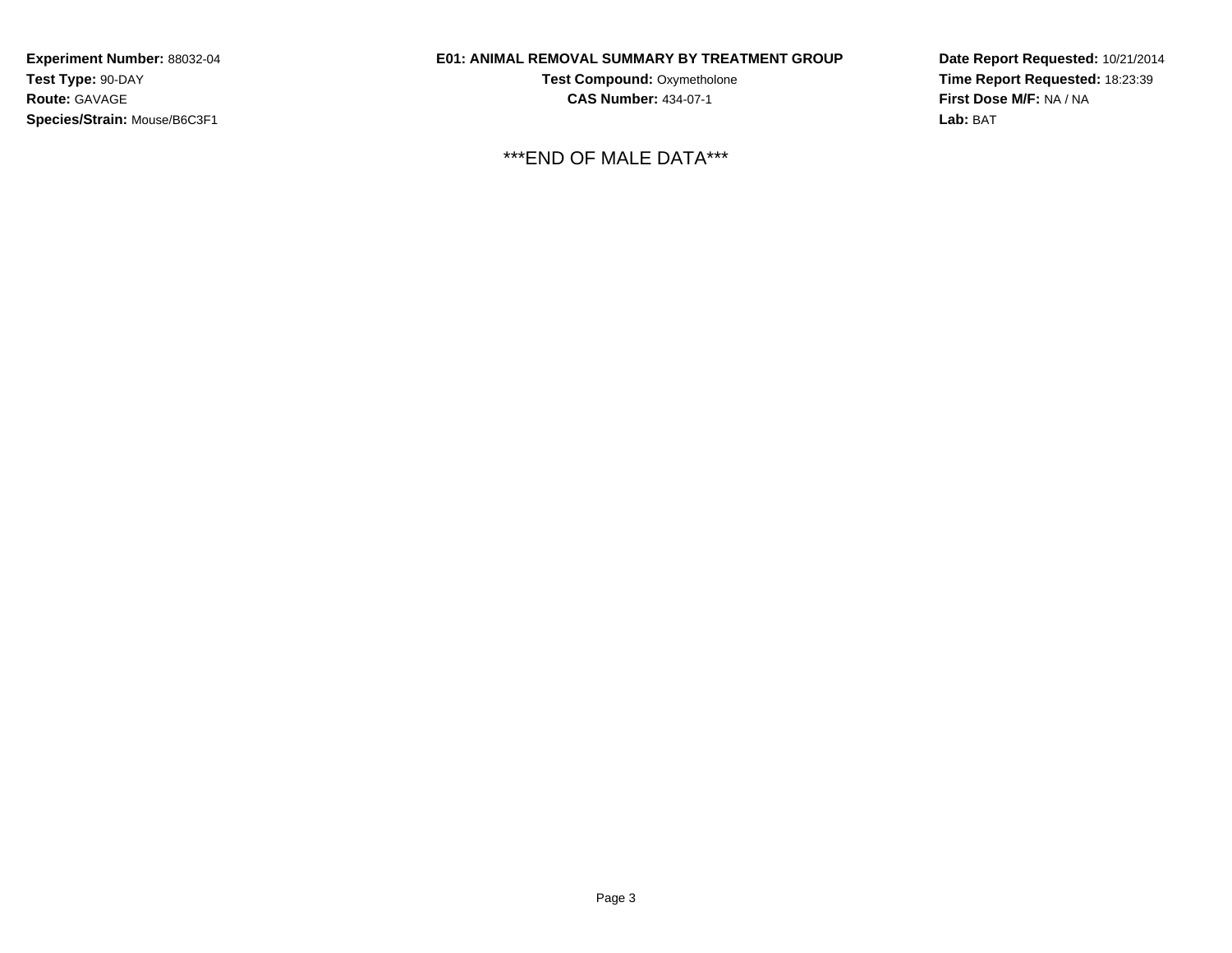## **E01: ANIMAL REMOVAL SUMMARY BY TREATMENT GROUP**

**Test Compound: Oxymetholone CAS Number:** 434-07-1

**Date Report Requested:** 10/21/2014**Time Report Requested:** 18:23:39**First Dose M/F:** NA / NA**Lab:** BAT

#### **FEMALE**

| <b>TREATMENT</b> | <b>Terminal</b><br><b>Sacrifice</b> |
|------------------|-------------------------------------|
| 0 MG/KG          | 10                                  |
| MG/KG<br>160     | 10                                  |
| MG/KG<br>320     | 10                                  |
| MG/KG<br>630     | 10                                  |
| 1250 MG/KG       | 10                                  |
| 2500 MG/KG       | 10                                  |
| <b>TOTAL</b>     | 60                                  |